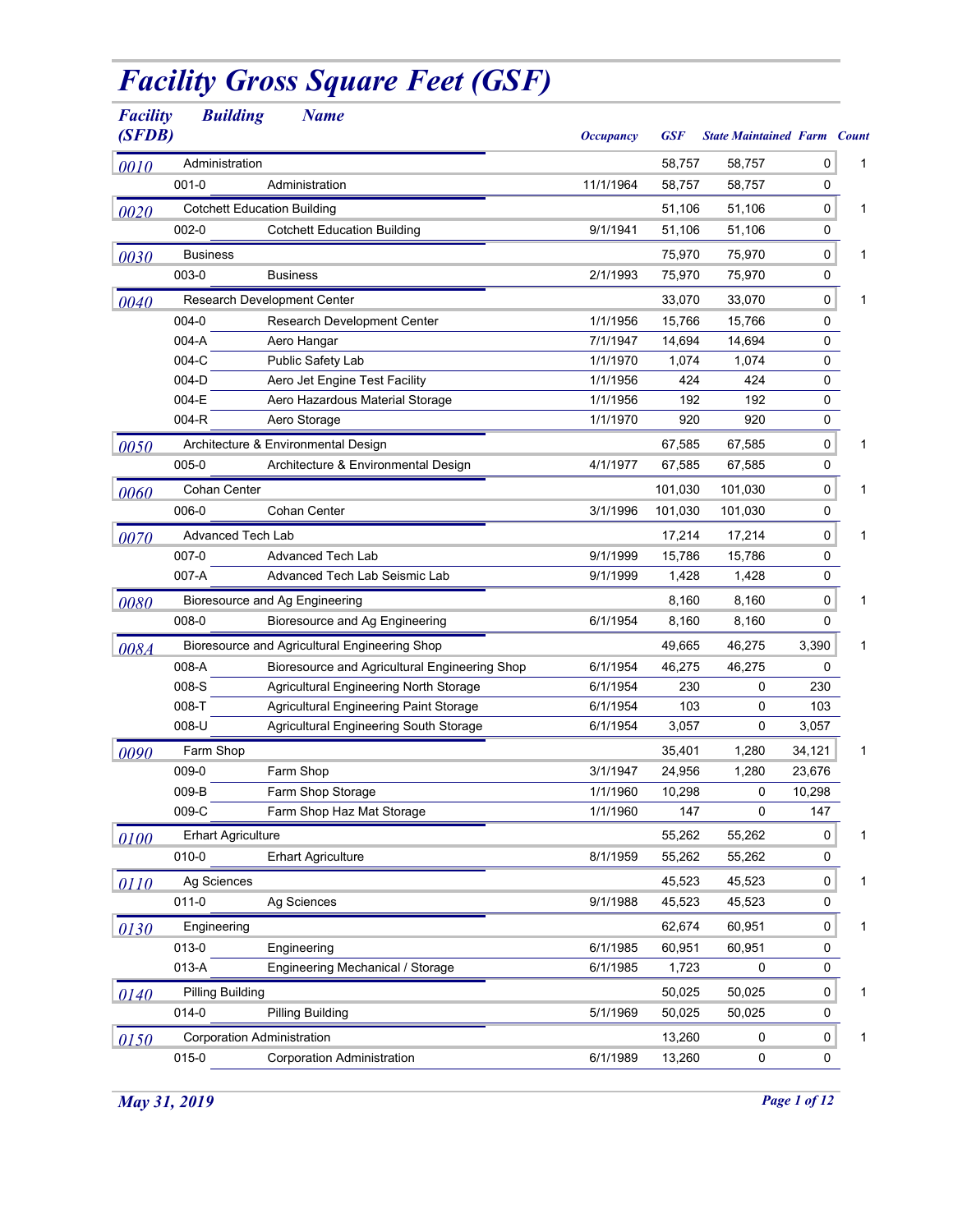| (SFDB) |                         |                                            | <b>Occupancy</b> | <b>GSF</b> | <b>State Maintained Farm Count</b> |           |   |
|--------|-------------------------|--------------------------------------------|------------------|------------|------------------------------------|-----------|---|
| 0160   | <b>Beef Unit</b>        |                                            |                  | 16,032     | 1,555                              | 14,477    | 1 |
|        | 016-0                   | <b>Beef Unit</b>                           | 1/1/1952         | 5,175      | 0                                  | 5,175     |   |
|        | 016-A                   | Herdsman Res                               | 1/1/1938         | 1,555      | 1,555                              | 0         |   |
|        | 016-B                   | Feed Unit                                  | 1/1/1952         | 9,302      | 0                                  | 9,302     |   |
| 0170   | Crop Science            |                                            |                  | 20,689     | 800                                | 19,889    | 1 |
|        | 017-0                   | Crop Science                               | 8/1/1962         | 9,868      | 800                                | 9,068     |   |
|        | $017-A$                 | Crop Science Insecticide Storage           | 1/1/1978         | 1,018      | 0                                  | 1,018     |   |
|        | 017-B                   | Crop Science Herbicide / Pesticide Storage | 9/1/1986         | 338        | 0                                  | 338       |   |
|        | 017-C                   | Crop Science Chemical Mixing Lab           | 1/1/1986         | 800        | 0                                  | 800       |   |
|        | 017-D                   | Crop Science Irrigation Pipe Storage       | 8/1/1962         | 304        | 0                                  | 304       |   |
|        | 017-E                   | Crop Science Storage                       | 8/1/1962         | 308        | 0                                  | 308       |   |
|        | 017-F                   | Crop Science Waste Water Containment       | 1/1/1986         | 458        | 0                                  | 458       |   |
|        | 017-G                   | Crop Science West Greenhouse               | 1/1/2006         | 2,592      | 0                                  | 2,592     |   |
|        | $017-H$                 | Crop Science East Greenhouse               | 10/1/2007        | 2,592      | 0                                  | 2,592     |   |
|        | $017-R$                 | Orchard House                              | 8/1/1962         | 538        | 0                                  | 538       |   |
|        | $017-S$                 | West Field Equipment Storage               | 8/1/1962         | 446        | 0                                  | 446       |   |
|        | $017 - T$               | West Field Storage                         | 8/1/1962         | 1,427      | 0                                  | 1,427     |   |
| 017.J  | Crop Science Lab        |                                            |                  | 3,390      | 3,390                              | 0         | 1 |
|        | $017 - J$               | Crop Science Lab                           | 9/1/2002         | 3,390      | 3,390                              | 0         |   |
| 0180   | Dairy Science           |                                            |                  | 110,494    | 4,150                              | 106,344   | 1 |
|        | 018-0                   | Dairy Science                              | 6/1/1992         | 12,960     | 3,000                              | 9,960     |   |
|        | 018-B                   | Dairy Science Physiology Lab               | 6/1/1992         | 892        | 0                                  | 892       |   |
|        | 018-C                   | Dairy Science Artificial Insemination Lab  | 9/1/1953         | 768        | 0                                  | 768       |   |
|        | 018-E                   | DS Bull Barn                               | 9/1/1953         | 1,458      | 0                                  | 1,458     |   |
|        | 018-F                   | <b>Judging Pavilion</b>                    | 9/1/1953         | 5,223      | 0                                  | 5,223     |   |
|        | 018-G                   | <b>Cow Shelter</b>                         | 9/1/1953         | 7,634      | 0                                  | 7,634     |   |
|        | $018-H$                 | <b>Hospital Barn</b>                       | 6/1/1992         | 7,519      | 0                                  | 7,519     |   |
|        | $018 -$                 | Hay Barn                                   | 9/1/1993         | 9,562      | 0                                  | 9,562     |   |
|        | $018 - J$               | Freestall A                                | 6/1/1992         | 24,334     | 0                                  | 24,334    |   |
|        | 018-K                   | <b>Freestall B</b>                         | 6/1/1992         | 36,494     | 0                                  | 36,494    |   |
|        | 018-L                   | Residence Trailer (M008)                   | 12/1/1990        | 979        | 979                                | 0         |   |
|        | 018-M                   | <b>NRM Equipment Barn</b>                  | 6/1/2009         | 2,500      | 0                                  | 2,500     |   |
|        | 018-T                   | Dairy Science Tcom Building                | 1/1/2005         | 171        | 171                                | 0         |   |
| 018A   | Leprino Institute       |                                            |                  | 28,305     | 15,805                             | 12,500    | 1 |
|        | 018-A                   | Leprino Institute                          | 6/1/1995         | 25,805     | 15,805                             | 10,000    |   |
|        | 018-S                   | <b>DPTC Storage</b>                        | 1/1/2012         | 2,500      | 0                                  | 2,500     |   |
|        | <b>Dining Complex</b>   |                                            |                  | 74,462     | 0                                  | 0         | 1 |
| 0190   | 019-0                   | <b>Dining Complex</b>                      | 1/1/1961         | 64,944     | 0                                  | 0         |   |
|        | 019-A                   | Sandwich Factory                           | 9/1/1970         | 5,356      | 0                                  | 0         |   |
|        | 019-Y                   | Maintenance Shop Addition                  | 1/1/1998         | 889        | 0                                  | 0         |   |
|        | $019-Z$                 | Ave Additional GSF                         | 1/1/1992         |            | 0                                  | 0         |   |
|        |                         |                                            |                  | 3,273      |                                    |           |   |
| 0200   | <b>Engineering East</b> |                                            |                  | 52,675     | 52,675                             | 0         | 1 |
|        | $020 - 0$               | <b>Engineering East</b>                    | 1/1/1957         | 52,675     | 52,675                             | 0         |   |
| 020A   | <b>Forbes Center</b>    |                                            |                  | 9,162      | 9,162                              | $\pmb{0}$ | 1 |
|        | 020-A                   | Forbes Center                              | 3/1/1992         | 9,162      | 9,162                              | 0         |   |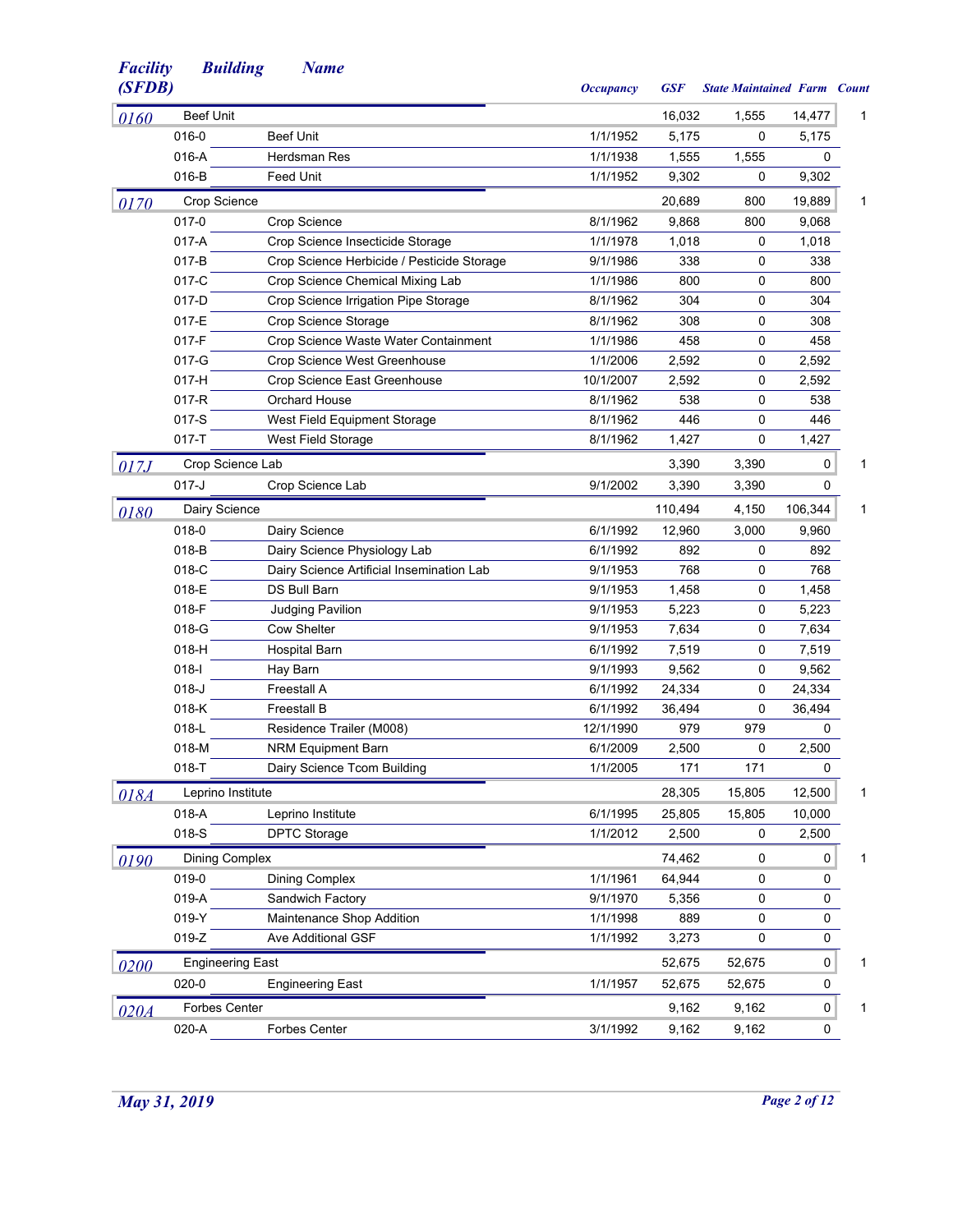| (SFDB) |                           |                                    | <b>Occupancy</b> | <b>GSF</b> | <b>State Maintained Farm Count</b> |           |   |
|--------|---------------------------|------------------------------------|------------------|------------|------------------------------------|-----------|---|
| 0210   | <b>Engineering West</b>   |                                    |                  | 121,640    | 121,640                            | 0         | 1 |
|        | 021-0                     | <b>Engineering West</b>            | 10/1/1962        | 119,988    | 119,988                            | 0         |   |
|        | $021-S$                   | Architecture Shop Storage          | 10/1/1962        | 1,652      | 1,652                              | 0         |   |
| 021A   |                           | <b>Engineering West Addition</b>   |                  | 8,020      | 8,020                              | 0         | 1 |
|        | 021-A                     | <b>Engineering West Addition</b>   | 5/1/1977         | 8,020      | 8,020                              | 0         |   |
| 0220   | English                   |                                    |                  | 15,866     | 15,866                             | 0         | 1 |
|        | 022-0                     | English                            | 9/1/1962         | 15,866     | 15,866                             | 0         |   |
| 0240   | Food Processing           |                                    |                  | 34,071     | 27,328                             | 0         | 1 |
|        | 024-0                     | <b>Food Processing</b>             | 10/1/1961        | 25,768     | 25,768                             | 0         |   |
|        | 024-A                     | <b>Food Processing Annex</b>       | 10/1/1961        | 960        | 960                                | 0         |   |
|        | $024-X$                   | <b>Annex Addition</b>              | 1/1/1985         | 600        | 600                                | 0         |   |
|        | 024-Y                     | <b>Campus Market Addition</b>      | 1/1/1998         | 3,633      | 0                                  | 0         |   |
|        | $024-Z$                   | <b>Original Campus Store</b>       | 10/2/1961        | 3,110      | 0                                  | 0         |   |
| 0250   |                           | <b>Faculty Offices East</b>        |                  | 27,335     | 27,335                             | 0         | 1 |
|        | 025-0                     | <b>Faculty Offices East</b>        | 8/1/1991         | 27,335     | 27,335                             | 0         |   |
| 0260   | <b>Graphic Arts</b>       |                                    |                  | 69,324     | 69,324                             | 0         | 1 |
|        | 026-0                     | Graphic Arts                       | 2/1/1962         | 66,566     | 66,566                             | 0         |   |
|        | 026-A                     | <b>Printing Press</b>              | 1/1/2003         | 2,758      | 2,758                              | 0         |   |
|        |                           | Graphic Arts Modular (M063)        |                  | 1,200      | 1,200                              | 0         | 1 |
| 026M   | 026-M                     | Graphic Arts Modular (M063)        | 9/1/2014         | 1,200      | 1,200                              | 0         |   |
|        |                           |                                    |                  |            |                                    |           |   |
| 0270   | <b>Health Center</b>      |                                    |                  | 32,293     | 32,293                             | $\pmb{0}$ | 1 |
|        | 027-0                     | <b>Health Center</b>               | 3/1/1960         | 13,238     | 13,238                             | 0         |   |
|        | $027-A$                   | <b>Health Center Addition</b>      | 10/1/1974        | 19,055     | 19,055                             | 0         |   |
| 0280   |                           | Smith Alumni and Conference Center |                  | 3,101      | 3,101                              | 0         | 1 |
|        | 028-0                     | Smith Alumni and Conference Center | 7/1/1959         | 2,909      | 2,909                              | 0         |   |
|        | 028-A                     | Alumni Center Storage              | 7/1/1959         | 192        | 192                                | 0         |   |
| 0310   | <b>University Housing</b> |                                    |                  | 8,360      | 0                                  | 0         | 1 |
|        | 031-0                     | <b>University Housing</b>          | 7/1/2007         | 8,360      | 0                                  | 0         |   |
| 0320   | <b>Equine Center</b>      |                                    |                  | 86,668     | 1,016                              | 85,652    | 1 |
|        | 032-0                     | Equine Center                      | 3/1/1940         | 0          | 0                                  | 0         |   |
|        | 032-A                     | Equine Center Pavilion             | 8/14/2018        | 42,320     |                                    | 42,320    |   |
|        | 032-C                     | Equine Center Breeding Barn        | 3/1/1940         | 2,400      | 600                                | 1,800     |   |
|        | 032-D                     | Equine Center Foaling Barn         | 8/14/2018        | 3,589      | 0                                  | 3,589     |   |
|        | 032-H                     | Equine Center Hay Barn             | 3/10/2003        | 8,546      | 0                                  | 8,546     |   |
|        | 032-J                     | Equine Center Mare Barn            | 1/1/2004         | 3,769      | 0                                  | 3,769     |   |
|        | 032-K                     | Equine Center Mare Barn Northwest  | 1/1/2005         | 10,955     | 0                                  | 10,955    |   |
|        | 032-L                     | Equine Center Mare Barn Northeast  | 8/1/2014         | 11,250     | 0                                  | 11,250    |   |
|        | 032-M                     | Equine Center Stallion Barn        | 8/14/2018        | 3,839      | 416                                | 3,423     |   |
| 0330   |                           | <b>Fisher Science Hall</b>         |                  | 76,702     | 76,702                             | 0         | 1 |
|        | 033-0                     | <b>Fisher Science Hall</b>         | 8/1/1977         | 76,702     | 76,702                             | 0         |   |
| 0340   | <b>Dexter Building</b>    |                                    |                  | 104,393    | 104,297                            | 0         | 1 |
|        | 034-0                     | Dexter Building                    | 9/1/1949         | 37,378     | 37,378                             | 0         |   |
|        | 034-A                     | Dexter Building Addition           | 8/1/1962         | 66,919     | 66,919                             | 0         |   |
|        | 034-B                     | Tapangos                           | 1/1/1992         | 96         | 0                                  | 0         |   |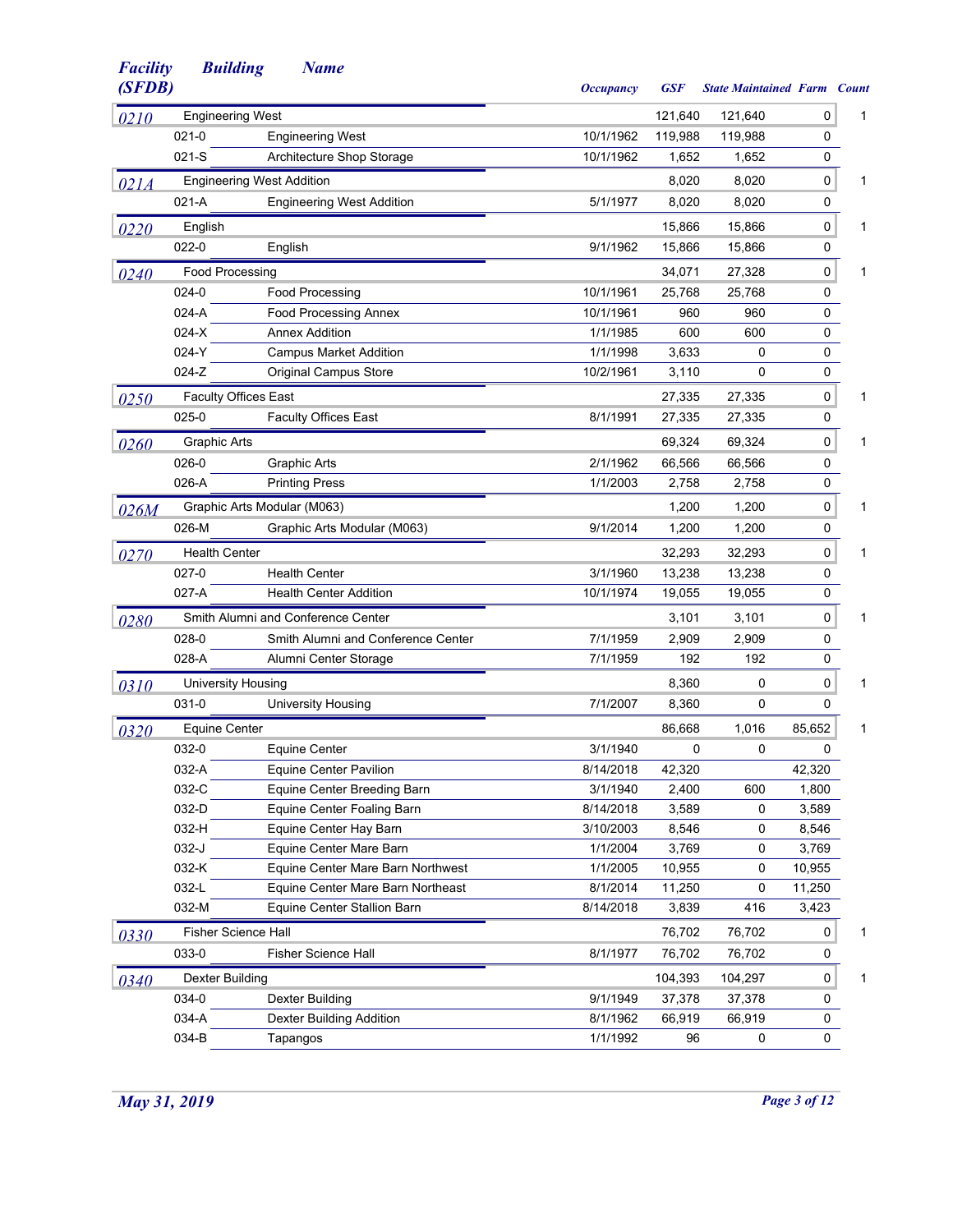| (SFDB) |                          |                                                   | <b>Occupancy</b> | <b>GSF</b> | <b>State Maintained Farm Count</b> |   |   |
|--------|--------------------------|---------------------------------------------------|------------------|------------|------------------------------------|---|---|
| 0350   | Kennedy Library          |                                                   |                  | 208,433    | 208,433                            | 0 | 1 |
|        | 035-0                    | Kennedy Library                                   | 8/1/1980         | 208,433    | 208,433                            | 0 |   |
| 0360   | <b>University Police</b> |                                                   |                  | 13,215     | 12,917                             | 0 | 1 |
|        | 036-0                    | <b>University Police</b>                          | 6/1/1941         | 12,917     | 12,917                             | 0 |   |
|        | 036-A                    | Building 36 Storage                               | 6/1/1941         | 298        | $\Omega$                           | 0 |   |
| 0380   |                          | <b>Mathematics and Science</b>                    |                  | 45,356     | 45,356                             | 0 | 1 |
|        | 038-0                    | <b>Mathematics and Science</b>                    | 7/1/1959         | 45,356     | 45,356                             | 0 |   |
| 0400   | <b>Engineering South</b> |                                                   |                  | 21,511     | 21,511                             | 0 | 1 |
|        | 040-0                    | <b>Engineering South</b>                          | 10/1/1954        | 21,511     | 21,511                             | 0 |   |
| 0410   | <b>Engineering III</b>   |                                                   |                  | 39,663     | 39,663                             | 0 | 1 |
|        | 041-0                    | <b>Engineering III</b>                            | 10/1/2002        | 0          | 0                                  | 0 |   |
|        | 041-A                    | <b>Brown Engineering Building</b>                 | 10/1/2002        | 32,480     | 32,480                             | 0 |   |
|        | 041-B                    | Reinhold Aerospace Engineering Laboratories       | 10/1/2002        | 5,869      | 5,869                              | 0 |   |
|        | 041-C                    | Aero Propulsion Lab                               | 9/1/2005         | 1,314      | 1,314                              | 0 |   |
| 0420   |                          | Mott Physical Education                           |                  | 73,284     | 73,284                             | 0 | 1 |
|        | 042-0                    | Mott Physical Education                           | 9/1/1960         | 70,336     | 70,336                             | 0 |   |
|        | 042-A                    | Anderson Aquatic Center                           | 10/1/1959        | 1,175      | 1,175                              | 0 |   |
|        | 042-B                    | Mott Physical Education Equipment / Grounds Stora | 10/1/1959        | 1,069      | 1,069                              | 0 |   |
|        | 042-C                    | Mott Physical Education Track Equipment Storage   | 10/1/1959        | 704        | 704                                | 0 |   |
| 0430   | <b>Recreation Center</b> |                                                   |                  | 164,629    | 45,000                             | 0 | 1 |
|        | 043-0                    | <b>Recreation Center</b>                          | 1/1/2012         | 99,882     | 0                                  | 0 |   |
|        | 043-C                    | <b>Shake Smart</b>                                | 9/15/2017        | 437        |                                    |   |   |
|        | 043-E                    | Recreation Center Remaining from Original         | 5/1/1993         | 19,310     | 0                                  | 0 |   |
|        | 043-R                    | Recreation Center Remaining from Original - State | 5/1/1993         | 19,300     | 19,300                             | 0 |   |
|        | 043-S                    | Recreation Center - State Space                   | 1/1/2012         | 25,700     | 25,700                             | 0 |   |
| 043A   | Kinesiology              |                                                   |                  | 22,635     | 22,635                             | 0 | 1 |
|        | 043-A                    | Kinesiology                                       | 5/1/1993         | 22,635     | 22,635                             | 0 |   |
| 0440   | Spanos Theatre           |                                                   |                  | 18,854     | 18,854                             | 0 | 1 |
|        | 044-0                    | Spanos Theatre                                    | 8/1/1961         | 18,854     | 18,854                             | 0 |   |
| 0450   | Davidson Center          |                                                   |                  | 38,078     | 38,078                             | 0 | 1 |
|        | 045-0                    | Davidson Center                                   | 8/1/1961         | 38,078     | 38,078                             | 0 |   |
| 045T   | Theater & Dance          |                                                   |                  | 1,012      | 1,012                              | 0 | 1 |
|        | 045-T                    | Theater & Dance                                   | 12/1/2009        | 1,012      | 1,012                              | 0 |   |
|        | Old Natatorium           |                                                   |                  | 17,056     | 17,056                             | 0 | 1 |
| 0460   | 046-0                    | Old Natatorium                                    | 9/1/1938         | 11,489     | 11,489                             | 0 |   |
|        | 046-A                    | Dance Studio                                      | 1/1/1954         | 5,567      | 5,567                              | 0 |   |
|        |                          |                                                   |                  |            |                                    |   |   |
| 046T   |                          | Natatorium Faculty Offices                        |                  | 1,308      | 1,308                              | 0 | 1 |
|        | 046-T                    | Natatorium Faculty Offices                        | 9/1/2001         | 1,308      | 1,308                              | 0 |   |
| 0470   |                          | <b>Faculty Offices North</b>                      |                  | 39,608     | 39,608                             | 0 | 1 |
|        | 047-0                    | <b>Faculty Offices North</b>                      | 12/1/1980        | 38,960     | 38,960                             | 0 |   |
|        | 047-Z                    | <b>CLA Addition</b>                               | 1/1/2007         | 648        | 648                                | 0 |   |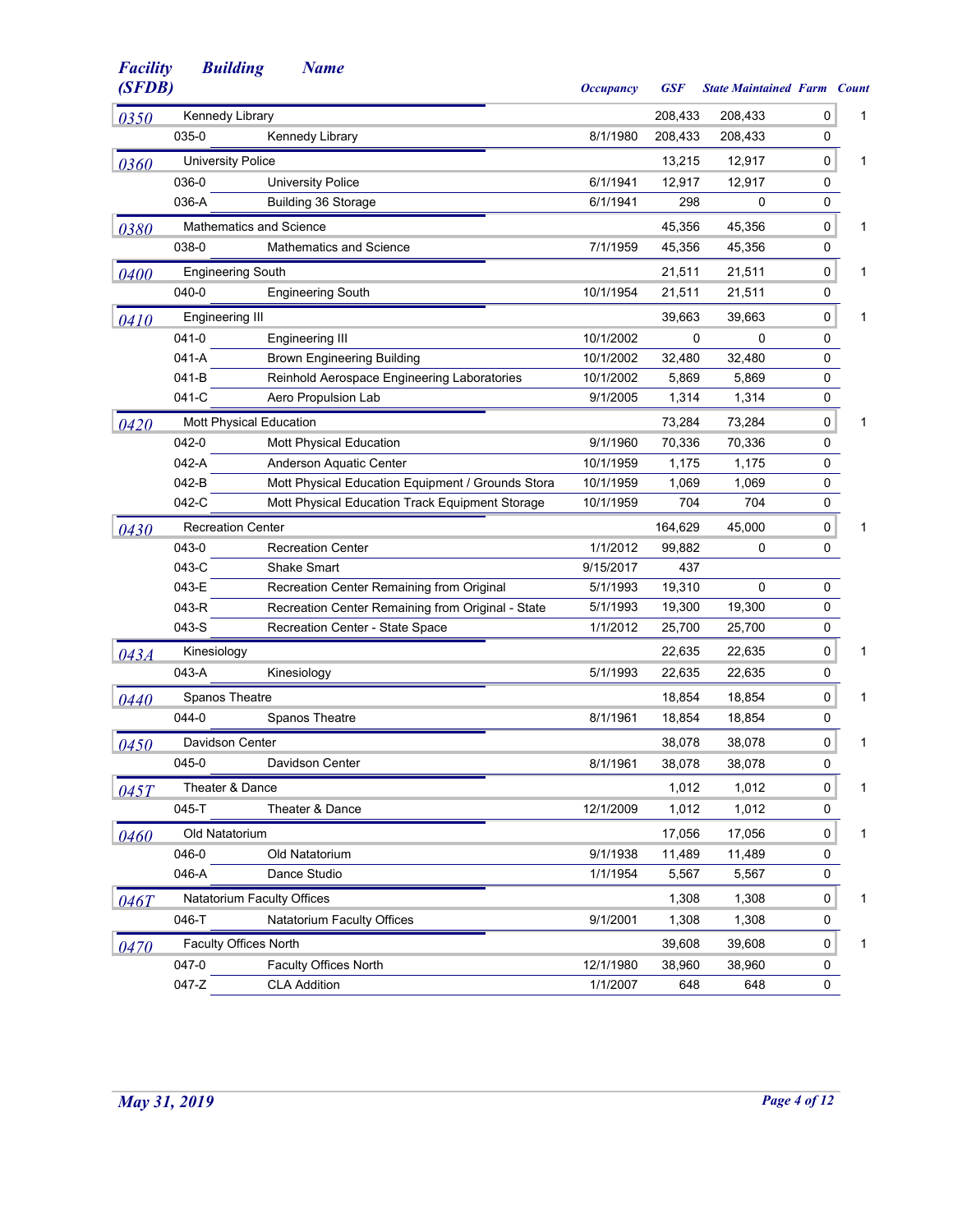| (SFDB) |                          |                                                   | <b>Occupancy</b> | <b>GSF</b> | <b>State Maintained Farm Count</b> |        |   |
|--------|--------------------------|---------------------------------------------------|------------------|------------|------------------------------------|--------|---|
| 0480   |                          | <b>Environmental Horticultural Science</b>        |                  | 61,500     | 4,549                              | 56,952 | 1 |
|        | 048-0                    | <b>Environmental Horticultural Science</b>        | 3/1/1969         | 30,978     | 3,000                              | 27,978 |   |
|        | 048-A                    | <b>EHS Residence</b>                              | 1/1/1938         | 1,549      | 1,549                              | 0      |   |
|        | 048-B                    | <b>EHS Lath House</b>                             | 3/1/1969         | 2,021      | 0                                  | 2,021  |   |
|        | 048-C                    | <b>EHS Soil Science Greenhouse</b>                | 3/1/1969         | 3,400      | 0                                  | 3,400  |   |
|        | 048-D                    | <b>EHS Tractor Barn</b>                           | 3/1/1969         | 1,600      | 0                                  | 1,600  |   |
|        | 048-E                    | <b>EHS Garcia Barn</b>                            | 3/1/1969         | 2,111      | 0                                  | 2,111  |   |
|        | 048-F                    | <b>EHS Solar Greenhouse</b>                       | 3/1/1969         | 1,740      | 0                                  | 1,740  |   |
|        | 048-H                    | EHS Labs C & D                                    | 3/1/1969         | 5,238      | 0                                  | 5,238  |   |
|        | $048 - 1$                | <b>EHS Shade House</b>                            | 3/1/1969         | 4,815      | 0                                  | 4,815  |   |
|        | $048 - J$                | EHS Lath House (AI)                               | 3/1/1969         | 2,372      | 0                                  | 2,372  |   |
|        | 048-K                    | <b>EHS Greenhouse 1</b>                           | 3/1/1969         | 663        | 0                                  | 663    |   |
|        | 048-L                    | <b>EHS Greenhouse 2</b>                           | 3/1/1969         | 2,102      | 0                                  | 2,103  |   |
|        | 048-M                    | <b>EHS Pesticide Storage</b>                      | 1/1/1980         | 1,790      | 0                                  | 1,790  |   |
|        | 048-N                    | <b>EHS Bug House</b>                              | 3/1/1969         | 1,121      | 0                                  | 1,121  |   |
| 0480   |                          | EHS Environmental Horticultural Science D&P       |                  | 1,082      | 1,082                              | 0      | 1 |
|        | 048-Q                    | EHS Environmental Horticultural Science D&P       | 1/2/2003         | 1,082      | 1,082                              | 0      |   |
| 050J   |                          | Mt. Bishop Warehouse                              |                  | 5,000      | 1,100                              | 0      | 1 |
|        | $050 - J$                | Mt. Bishop Warehouse                              | 10/1/2005        | 5,000      | 1,100                              | 0      |   |
| 050K   |                          | <b>Communications Services Storage</b>            |                  | 2,500      | 0                                  | 0      | 1 |
|        | $050-K$                  | <b>Communications Services Storage</b>            | 10/1/2005        | 2,500      | 0                                  | 0      |   |
| 050L   | Rose Float Lab           |                                                   |                  | 3,600      | 3,600                              | 0      | 1 |
|        | $050-L$                  | Rose Float Lab                                    | 1/1/2007         | 3,600      | 3,600                              | 0      |   |
| 0510   | <b>University House</b>  |                                                   |                  | 6,739      | 6,123                              | 0      | 1 |
|        | $051-0$                  | <b>University House</b>                           | 9/1/1928         | 5,089      | 4,773                              | 0      |   |
|        | 051-A                    | <b>University House Catering</b>                  | 1/1/1968         | 1,350      | 1,350                              | 0      |   |
|        | 051-B                    | University House Storage                          | 1/1/1980         | 300        | 0                                  | 0      |   |
| 0520   | Science                  |                                                   |                  | 62,780     | 62,655                             | 0      | 1 |
|        | 052-0                    | Science                                           | 11/1/1955        | 46,804     | 46,804                             | 0      |   |
|        | 052-A                    | Southeast and Southwest Additions                 | 8/1/1962         | 15,851     | 15,851                             | 0      |   |
|        | 052-B                    | <b>Science Observatory</b>                        | 1/1/1970         | 125        | 0                                  | 0      |   |
| 0530   | <b>Science North</b>     |                                                   |                  | 51,977     | 51,977                             | 0      | 1 |
|        | 053-0                    | Science North                                     | 9/1/1968         | 40,320     | 40,320                             | 0      |   |
|        | 053-A                    | <b>Science North Annex</b>                        | 9/1/1968         | 3,923      | 3,923                              | 0      |   |
|        | 053-Y                    | Second Floor Addition                             | 1/1/1985         | 1,508      | 1,508                              | 0      |   |
|        | 053-Z                    | Additional GSF from Building 33 Project           | 1/1/1976         | 6,226      | 6,226                              | 0      |   |
|        | <b>Evaluation Center</b> |                                                   |                  | 13,504     | 1,690                              | 11,814 | 1 |
| 0550   | 055-0                    | <b>Evaluation Center</b>                          | 1/1/1972         | 9,103      | 0                                  | 9,103  |   |
|        | 055-A                    | <b>Evaluation Center Residence</b>                | 1/1/1972         | 1,970      | 250                                | 1,720  |   |
|        | 055-B                    | Beef Cattle Evaluation Center Office              | 1/1/1972         | 991        | 0                                  | 991    |   |
|        | 055-M                    | Beef Cattle Evaluation Center Modular Residence ( | 9/1/2015         | 1,440      | 1,440                              | 0      |   |
|        |                          |                                                   |                  |            |                                    |        |   |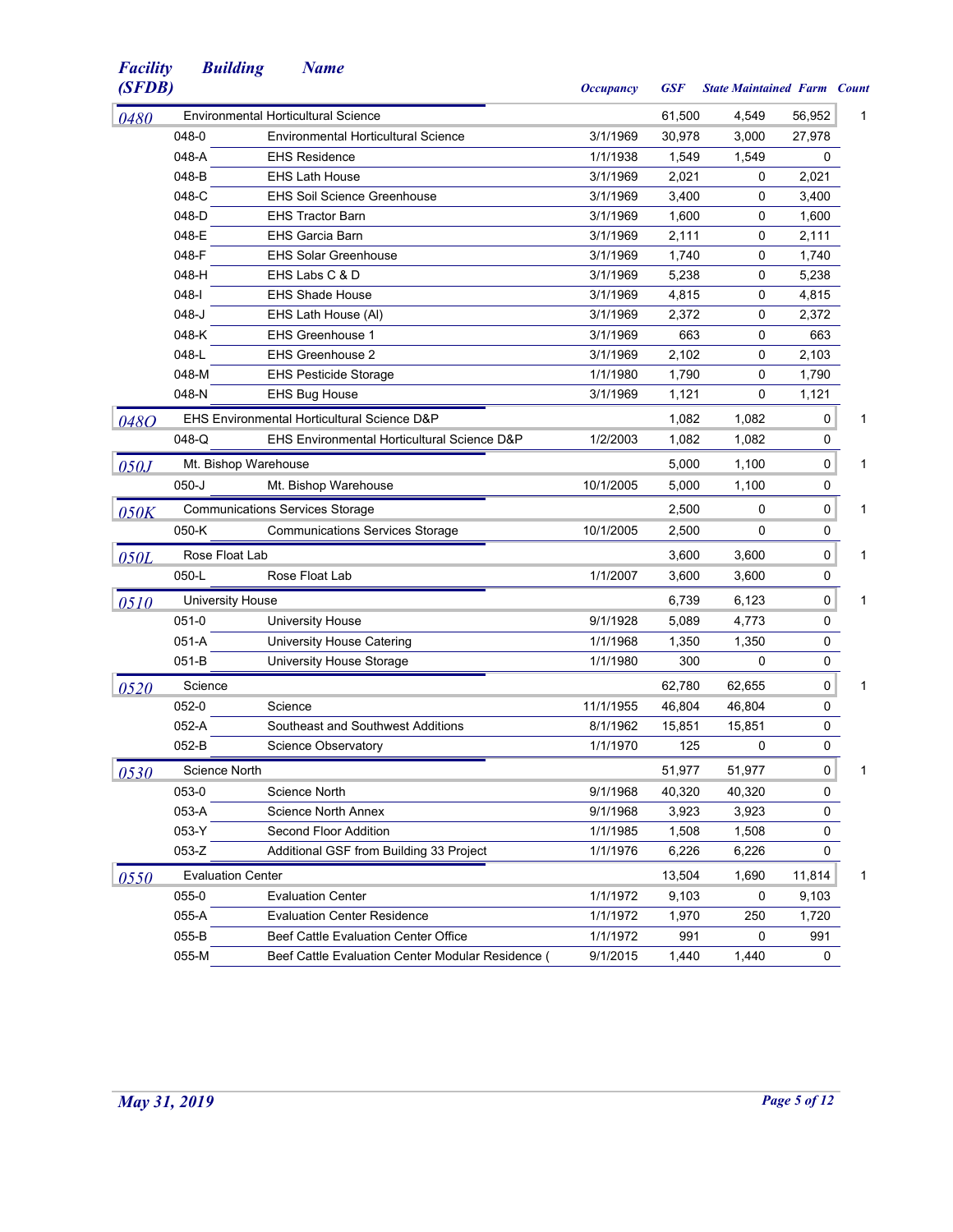| (SFDB) |                                |                                                  | <b>Occupancy</b> | <b>GSF</b> | <b>State Maintained Farm Count</b> |           |   |
|--------|--------------------------------|--------------------------------------------------|------------------|------------|------------------------------------|-----------|---|
| 0560   | Swine Unit                     |                                                  |                  | 10,610     | 1,440                              | 9,171     | 1 |
|        | 056-0                          | Swine Unit                                       | 11/1/1970        | 1,440      | 1,440                              | 0         |   |
|        | 056-B                          | Swine Unit Addition                              | 1/1/1985         | 3,006      | 0                                  | 3,007     |   |
|        | 056-C                          | <b>Fattening Unit</b>                            | 11/1/1970        | 1,825      | 0                                  | 1,825     |   |
|        | 056-E                          | Old Farrowing Unit                               | 11/1/1970        | 2,059      | 0                                  | 2,059     |   |
|        | $056 - J$                      | Swine Unit Nursery Lab (M044)                    | 1/1/2007         | 1,176      | 0                                  | 1,176     |   |
|        | 056-K                          | Swine Unit New Farrowing Unit (M061)             | 5/1/2011         | 1,104      | 0                                  | 1,104     |   |
| 0570   | Veterinary Hospital            |                                                  |                  | 6,923      | 720                                | 6,203     | 1 |
|        | 057-0                          | Veterinary Hospital                              | 9/1/1953         | 2,851      | 0                                  | 2,851     |   |
|        | 057-A                          | Veterinary Hospital Annex                        | 9/1/1953         | 2,273      | 0                                  | 2,273     |   |
|        | 057-B                          | Veterinary Hospital Post Mortem Area             | 1/1/2006         | 1,079      | 0                                  | 1,079     |   |
|        | 057-C                          | Veterinary Hospital Residence Trailer (M020)     | 1/1/1998         | 720        | 720                                | 0         |   |
| 0580   | Welding                        |                                                  |                  | 11,161     | 9,337                              | 0         | 1 |
|        | 058-0                          | Welding                                          | 3/1/1941         | 9,337      | 9,337                              | 0         |   |
|        | 058-A                          | <b>Welding Annex</b>                             | 9/1/1989         | 943        | 0                                  | 0         |   |
|        | 058-B                          | <b>Welding Storage 1</b>                         | 1/1/1955         | 521        | 0                                  | 0         |   |
|        | 058-C                          | <b>Welding Storage 2</b>                         | 1/1/1955         | 360        | 0                                  | 0         |   |
| 0600   | Crandall Gymnasium             |                                                  |                  | 14.671     | 14,671                             | 0         | 1 |
|        | 060-0                          | Crandall Gymnasium                               | 4/1/1928         | 14,671     | 14,671                             | 0         |   |
| 0610   | Spanos Stadium                 |                                                  |                  | 44,389     | 43,726                             | $\pmb{0}$ | 1 |
|        | 061-0                          | Spanos Stadium                                   | 1/1/2007         | 0          | 0                                  | 0         |   |
|        | 061-D                          | Spanos Stadium West Bleachers                    | 1/1/2007         | 27,727     | 27,727                             | 0         |   |
|        | 061-E                          | Spanos Stadium Concession                        | 1/1/2007         | 232        | 0                                  | 0         |   |
|        | 061-K                          | Spanos Stadium East Bleachers                    | 1/1/1949         | 16,430     | 15,999                             | 0         |   |
| 0650   |                                | <b>McPhee University Union</b>                   |                  | 111,676    | 0                                  | 0         | 1 |
|        | 065-0                          | <b>McPhee University Union</b>                   | 3/1/1971         | 78,128     | 0                                  | 0         |   |
|        | 065-C                          | McPhee University Union - Corporation Space      | 3/1/1971         | 33,484     | 0                                  | 0         |   |
|        | 065-U                          | McPhee University Union Hazardous Material Stora | 3/1/1971         | 64         | 0                                  | 0         |   |
| 0700   | Facilities                     |                                                  |                  | 53,115     | 14,544                             | 0         | 1 |
|        | 070-0                          | <b>Facilities</b>                                | 9/1/1961         | 26,371     | 10,000                             | 0         |   |
|        | 070-A                          | <b>Facility Services Warehouse</b>               | 1/1/1975         | 5,000      | 0                                  | 0         |   |
|        | 070-B                          | <b>Facility Services Electric Shop</b>           | 9/1/1922         | 3,603      | 0                                  | 0         |   |
|        | 070-C                          | <b>Facility Services Grounds Shop</b>            | 9/1/1961         | 2,845      | 0                                  | 0         |   |
|        | 070-D                          | Facility Services Welding Shop                   | 9/1/1961         | 1,972      | 0                                  | 0         |   |
|        | 070-E                          | Facility Services Paint Shop                     | 9/1/1961         | 4,858      | 0                                  | 0         |   |
|        | 070-F                          | Facility Services Plumbing Shop                  | 1/1/1947         | 2,624      | 0                                  | 0         |   |
|        | 070-G                          | Facility Services PCB Storage                    | 1/1/1982         | 1,298      | 0                                  | 0         |   |
|        | 070-Y                          | Main Building, Office Space, was Warehouse       | 1/1/2008         | 4,544      | 4,544                              | 0         |   |
| 0710   | <b>Transportation Services</b> |                                                  |                  | 9,447      | 800                                | 0         | 1 |
|        | 071-0                          | <b>Transportation Services</b>                   | 9/1/1961         | 8,534      | 800                                | 0         |   |
|        | 071-A                          | <b>Transportation Services Paint Booth</b>       | 1/1/1982         | 913        | 0                                  | 0         |   |
| 0740   | Facility 74                    |                                                  |                  | 3,455      | 3,455                              | 0         | 1 |
|        | 074-0                          | Facility 74                                      | 1/1/1979         | 0          | 0                                  | 0         |   |
|        | 074-A                          | Building 74 Storage                              | 1/1/1980         | 1,147      | 1,147                              | 0         |   |
|        | 074-B                          | Building 74 Hazardous Material                   | 1/1/1983         | 671        | 671                                | 0         |   |
|        | 074-D                          | <b>Building 74 Emergency Operations Center</b>   | 1/1/1979         | 1,637      | 1,637                              | 0         |   |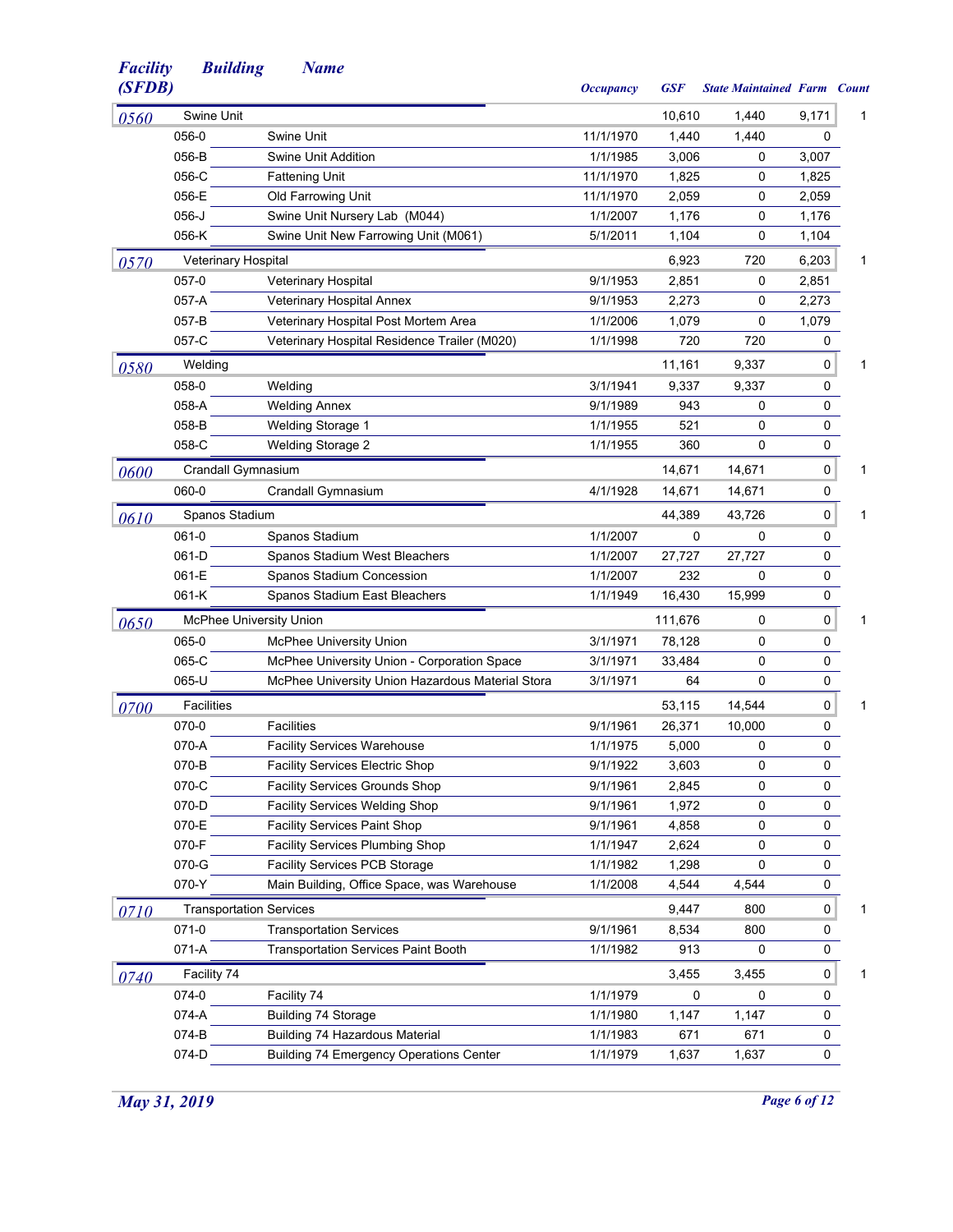| (SFDB) |                              |                                               | <b>Occupancy</b> | <b>GSF</b> | <b>State Maintained Farm Count</b> |           |   |
|--------|------------------------------|-----------------------------------------------|------------------|------------|------------------------------------|-----------|---|
| 074M   |                              | Building 74 Modulars (M064, M065)             |                  | 5,472      | 5,472                              | 0         | 1 |
|        | 074-M                        | Building 74 Modulars (M064, M065)             | 9/1/2014         | 5,472      | 5,472                              | 0         |   |
| 0750   | <b>Mustang Substation</b>    |                                               |                  | 1,212      | 1,212                              | 0         | 1 |
|        | 075-0                        | <b>Mustang Substation</b>                     | 6/1/1966         | 1,212      | 1,212                              | 0         |   |
| 0760   | Old Power House              |                                               |                  | 5,478      | 5,478                              | 0         | 1 |
|        | 076-0                        | Old Power House                               | 1/1/1908         | 5,478      | 5,478                              | 0         |   |
| 0800   |                              | Environmental Health & Safety                 |                  | 6,555      | 2,000                              | 0         | 1 |
|        | 080-0                        | Environmental Health & Safety                 | 1/1/1951         | 6,555      | 2,000                              | 0         |   |
| 0810   | <b>Hillcrest</b>             |                                               |                  | 3,265      | 3,265                              | 0         | 1 |
|        | 081-0                        | Hillcrest                                     | 6/1/1942         | 3,265      | 3,265                              | 0         |   |
| 0820   | <b>Corporation Warehouse</b> |                                               |                  | 20,956     | 12,436                             | 0         | 1 |
|        | 082-0                        | <b>Corporation Warehouse</b>                  | 8/1/1989         | 19,516     | 12,436                             | 0         |   |
|        | 082-C                        | <b>Corporation Warehouse Freezer Building</b> | 1/1/1992         | 1,440      | 0                                  | 0         |   |
| 0830   | <b>Technology Park</b>       |                                               |                  | 25,330     | 0                                  | $\pmb{0}$ | 1 |
|        | 083-0                        | <b>Technology Park</b>                        | 1/1/2011         | 25,330     | 0                                  | 0         |   |
| 092A   | Poly Grove Restroom          |                                               |                  | 475        | 475                                | 0         | 1 |
|        | 092-A                        | Poly Grove Restroom                           | 9/1/2006         | 475        | 475                                | 0         |   |
| 092M   |                              | Poly Grove Trailer Park (M066, M067, M068)    |                  | 4,080      | 4,080                              | 0         | 1 |
|        | 092-M                        | Poly Grove Trailer Park (M066, M067, M068)    | 9/1/2014         | 4,080      | 4,080                              | 0         |   |
| 1000   | Shasta Hall                  |                                               |                  | 12,247     | 0                                  | 0         | 1 |
|        | $100 - 0$                    | Shasta Hall                                   | 9/1/1953         | 12,247     | 0                                  | 0         |   |
| 1010   | Diablo Hall                  |                                               |                  | 12,247     | 0                                  | 0         | 1 |
|        | $101 - 0$                    | Diablo Hall                                   | 9/1/1953         | 12,247     | 0                                  | 0         |   |
| 1020   | Palomar Hall                 |                                               |                  | 12,247     | 0                                  | 0         | 1 |
|        | 102-0                        | Palomar Hall                                  | 9/1/1953         | 12,247     | 0                                  | 0         |   |
| 1030   | <b>Whitney Hall</b>          |                                               |                  | 12,247     | 0                                  | 0         | 1 |
|        | 103-0                        | <b>Whitney Hall</b>                           | 9/1/1953         | 12,247     | 0                                  | 0         |   |
| 1040   | Lassen Hall                  |                                               |                  | 12,247     | 0                                  | $\pmb{0}$ | 1 |
|        | 104-0                        | Lassen Hall                                   | 9/1/1953         | 12,247     | 0                                  | 0         |   |
| 1050   | <b>Trinity Hall</b>          |                                               |                  | 39,344     | 0                                  | 0         |   |
|        | 105-0                        | <b>Trinity Hall</b>                           | 9/1/1959         | 39,344     | 0                                  | 0         |   |
| 1060   | Santa Lucia Hall             |                                               |                  | 39,344     | 0                                  | $\pmb{0}$ | 1 |
|        | 106-0                        | Santa Lucia Hall                              | 9/1/1959         | 39,344     | 0                                  | 0         |   |
| 1070   | Muir Hall                    |                                               |                  | 39,344     | 0                                  | 0         | 1 |
|        | $107 - 0$                    | Muir Hall                                     | 9/1/1959         | 39,344     | 0                                  | 0         |   |
| 1080   | Sequoia Hall                 |                                               |                  | 39,344     | 0                                  | $\pmb{0}$ | 1 |
|        | 108-0                        | Sequoia Hall                                  | 9/1/1959         | 39,344     | 0                                  | 0         |   |
| 1090   | <b>Fremont Hall</b>          |                                               |                  | 39,344     | 0                                  | 0         | 1 |
|        | 109-0                        | <b>Fremont Hall</b>                           | 9/1/1959         | 39,344     | 0                                  | 0         |   |
| 1100   | Tenaya Hall                  |                                               |                  | 39,344     | 0                                  | 0         | 1 |
|        | 110-0                        | Tenaya Hall                                   | 9/1/1959         | 39,344     | 0                                  | 0         |   |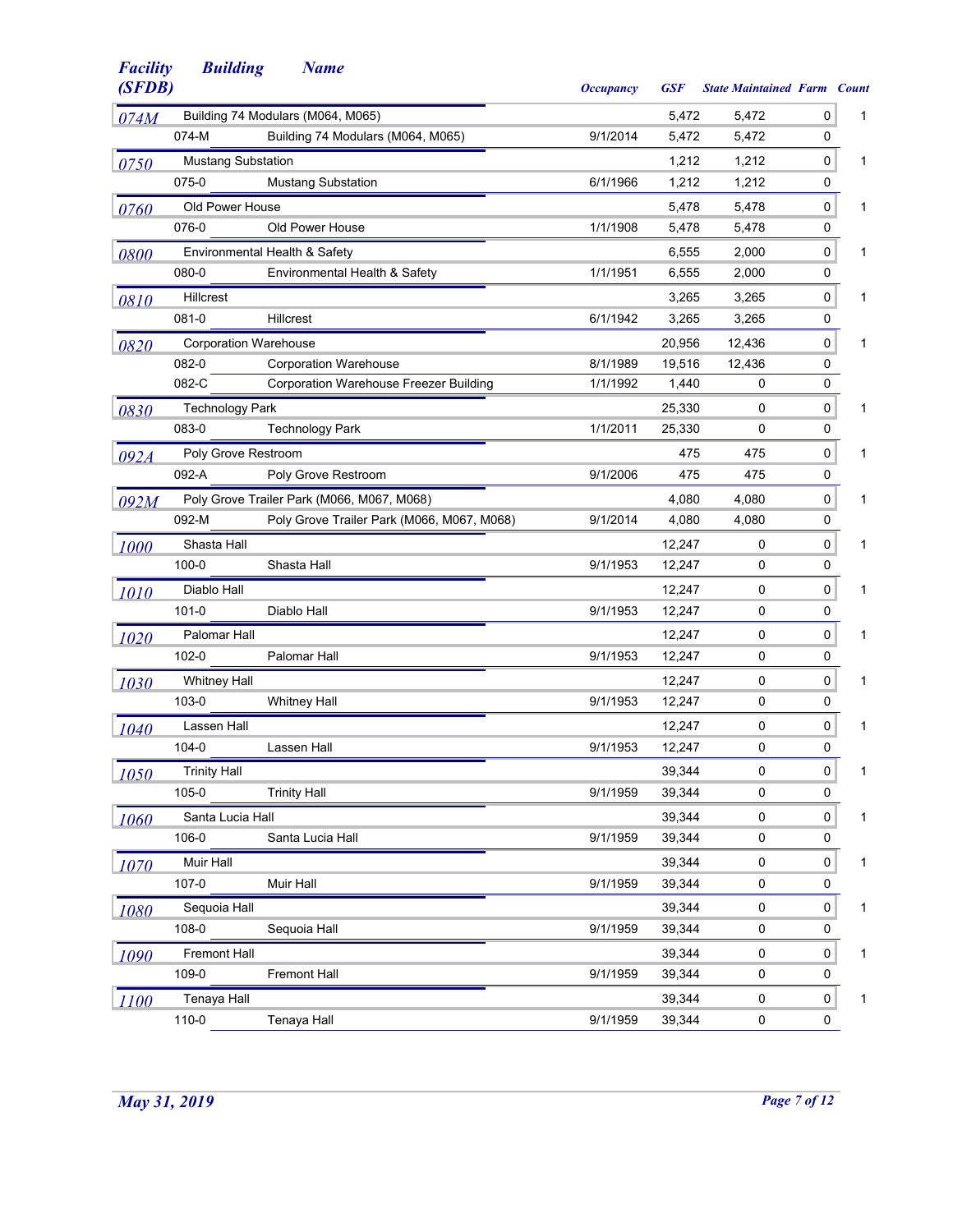| <b>Facility</b><br>(SFDB) | <b>Building</b>    | <b>Name</b>                  | <b>Occupancy</b> | <b>GSF</b> | <b>State Maintained Farm Count</b> |       |   |
|---------------------------|--------------------|------------------------------|------------------|------------|------------------------------------|-------|---|
| 1130                      | Sierra Madre Hall  |                              |                  | 109,134    | 0                                  | 0     | 1 |
|                           | 113-0              | Sierra Madre Hall            | 2/1/1973         | 10.580     | 0                                  | 0     |   |
|                           | $113-A$            | Sierra Madre Hall Tower 0    | 2/1/1973         | 16,134     | 0                                  | 0     |   |
|                           | $113-B$            | Sierra Madre Hall Tower 1    | 2/1/1973         | 16,134     | 0                                  | 0     |   |
|                           | 113-C              | Sierra Madre Hall Tower 2    | 2/1/1973         | 16,509     | 0                                  | 0     |   |
|                           | 113-D              | Sierra Madre Hall Tower 3    | 2/1/1973         | 17,509     | 0                                  | 0     |   |
|                           | 113-E              | Sierra Madre Hall Tower 4    | 2/1/1973         | 16,134     | $\mathbf 0$                        | 0     |   |
|                           | 113-F              | Sierra Madre Hall Tower 5    | 2/1/1973         | 16,134     | 0                                  | 0     |   |
| <i>1140</i>               | Yosemite Hall      |                              |                  | 114,825    | 0                                  | 0     | 1 |
|                           | 114-0              | <b>Yosemite Hall</b>         | 9/1/1969         | 10,312     | 0                                  | 0     |   |
|                           | $114-A$            | Yosemite Hall Tower 0        | 9/1/1969         | 10,466     | 0                                  | 0     |   |
|                           | 114-B              | <b>Yosemite Hall Tower 1</b> | 9/1/1969         | 10,445     | 0                                  | 0     |   |
|                           | 114-C              | <b>Yosemite Hall Tower 2</b> | 9/1/1969         | 10,445     | 0                                  | 0     |   |
|                           | 114-D              | <b>Yosemite Hall Tower 3</b> | 9/1/1969         | 10,445     | $\mathbf 0$                        | 0     |   |
|                           | 114-E              | <b>Yosemite Hall Tower 4</b> | 9/1/1969         | 10,445     | $\mathbf 0$                        | 0     |   |
|                           | 114-F              | <b>Yosemite Hall Tower 5</b> | 9/1/1969         | 10,466     | 0                                  | 0     |   |
|                           | 114-G              | Yosemite Hall Tower 6        | 9/1/1969         | 10,445     | $\mathbf 0$                        | 0     |   |
|                           | 114-H              | <b>Yosemite Hall Tower 7</b> | 9/1/1969         | 10,445     | 0                                  | 0     |   |
|                           | $114-J$            | Yosemite Hall Tower 8        | 9/1/1969         | 10,466     | 0                                  | 0     |   |
|                           | 114-K              | Yosemite Hall Tower 9        | 9/1/1969         | 10.445     | $\Omega$                           | 0     |   |
| 1150                      | Chase Hall         |                              |                  | 8,135      | 8,135                              | 0     | 1 |
|                           | 115-0              | Chase Hall                   | 1/1/1931         | 8,135      | 8,135                              | 0     |   |
| <i>1160</i>               | Jespersen Hall     |                              |                  | 7,919      | 7,919                              | 0     | 1 |
|                           | 116-0              | Jespersen Hall               | 1/1/1929         | 7,919      | 7,919                              | 0     |   |
| 1170                      | <b>Heron Hall</b>  |                              |                  | 7,945      | 7,945                              | 0     | 1 |
|                           | 117-0              | <b>Heron Hall</b>            | 1/1/1927         | 7,945      | 7,945                              | 0     |   |
| 117T                      | Heron Hall Modular |                              |                  | 4,263      | 4,263                              | 0     | 1 |
|                           | 117-T              | Heron Hall Modular           | 2/1/1997         | 4,263      | 4,263                              | 0     |   |
| <b>1210</b>               | Cheda Ranch        |                              |                  | 14,248     | 4,957                              | 9,291 | 1 |
|                           | 121-0              | Cheda Ranch                  | 1/1/1951         | 2,000      | 2,000                              | 0     |   |
|                           | 121-A              | Cheda Ranch McCloud          | 1/1/1938         | 1.473      | 1,473                              | 0     |   |
|                           | $121-B$            | Cheda Ranch Santa Ynez       | 1/1/1938         | 1,484      | 1,484                              | 0     |   |
|                           | $121-C$            | Cheda Ranch Shed             | 1/1/1951         | 100        | 0                                  | 100   |   |
|                           | $121-D$            | Cheda Ranch Barn             | 1/1/1951         | 5,443      | 0                                  | 5,443 |   |
|                           | 121-E              | Cheda Ranch Milking Barn     | 1/1/1951         | 1,569      | 0                                  | 1,569 |   |
|                           | $121-Q$            | Cheda Ranch Carport          | 1/1/1951         | 408        | 0                                  | 408   |   |
|                           | 121-R              | Cheda Ranch Pole Barn South  | 1/1/1965         | 980        | 0                                  | 980   |   |
|                           | 121-U              | Cheda Ranch Pole Barn North  | 1/1/1965         | 791        | 0                                  | 791   |   |
| 1220                      | Parker Ranch       |                              |                  | 8,698      | 1,651                              | 7,048 | 1 |
|                           | 122-0              | Parker Ranch                 | 1/1/1929         | 1,650      | 1,651                              | 0     |   |
|                           | 122-A              | Parker Equipment Storage     | 1/1/1978         | 3,009      | 0                                  | 3,009 |   |
|                           | 122-B              | Parker Restroom              | 1/1/1968         | 361        | 0                                  | 361   |   |
|                           | 122-C              | Parker Storage               | 1/1/1929         | 100        | 0                                  | 100   |   |
|                           | 122-T              | Parker Barn                  | 1/1/1929         | 3,578      | $\pmb{0}$                          | 3,578 |   |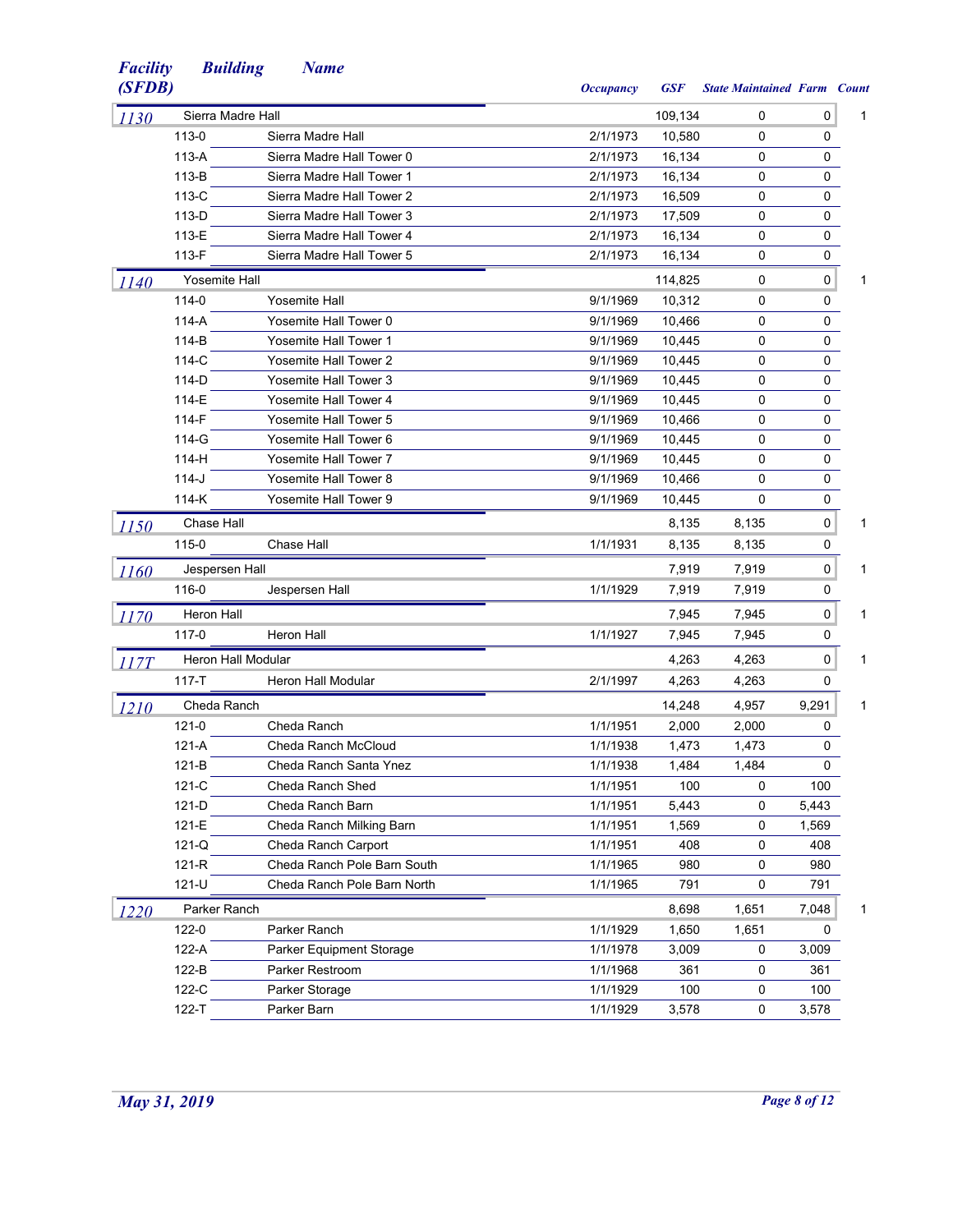| <b>Facility</b><br>(SFDB) | <b>Building</b>           | <b>Name</b>                              | <i><b>Occupancy</b></i> | <b>GSF</b> | <b>State Maintained Farm Count</b> |          |   |
|---------------------------|---------------------------|------------------------------------------|-------------------------|------------|------------------------------------|----------|---|
| 1230                      | Peterson Ranch            |                                          |                         | 5,320      | 3,297                              | 2,023    | 1 |
|                           | 123-0                     | Peterson Ranch                           | 1/1/1950                | 2,313      | 2,313                              | 0        |   |
|                           | 123-A                     | Peterson Ranch Garage                    | 1/1/1950                | 264        | 264                                | 0        |   |
|                           | $123-B$                   | Peterson Ranch Residence Trailer (M015)  | 1/1/1990                | 720        | 720                                | 0        |   |
|                           | 123-C                     | Peterson Barn                            | 1/1/1950                | 1,568      | 0                                  | 1,568    |   |
|                           | $123-D$                   | Peterson Shed                            | 1/1/1950                | 455        | $\Omega$                           | 455      |   |
| 1240                      | <b>Student Services</b>   |                                          |                         | 18,026     | 18,026                             | 0        | 1 |
|                           | 124-0                     | <b>Student Services</b>                  | 8/1/1990                | 18,026     | 18,026                             | 0        |   |
| <i>1250</i>               | Serrano Ranch             |                                          |                         | 5,217      | 1,081                              | 4,136    | 1 |
|                           | 125-0                     | Serrano Ranch                            | 1/1/1950                | 1,081      | 1,081                              | 0        |   |
|                           | $125-C$                   | Serrano Ranch Sheep Barn                 | 1/1/1950                | 4,136      | 0                                  | 4,136    |   |
| 1260                      | <b>Chorro Creek Ranch</b> |                                          |                         | 11,345     | 1,860                              | 9,485    | 1 |
|                           | 126-0                     | Chorro Creek Ranch                       | 1/1/1968                | 1,860      | 1,860                              | 0        |   |
|                           | 126-A                     | Chorro Creek Ranch Shop                  | 1/1/1968                | 5,075      | $\mathbf 0$                        | 5,075    |   |
|                           | 126-C                     | Chorro Creek Ranch Equipment Storage     | 1/1/1968                | 3,604      | $\mathbf 0$                        | 3,604    |   |
|                           | 126-U                     | Chorro Creek Ranch Garage                | 1/1/1968                | 806        | 0                                  | 806      |   |
| 1270                      | Escuela Ranch             |                                          |                         | 19,972     | 2,510                              | 17,462   | 1 |
|                           | 127-0                     | Escuela Ranch                            | 1/9/2006                | 0          | $\mathbf 0$                        | 0        |   |
|                           | 127-A                     | Escuela Ranch Pole Barn                  | 1/1/1975                | 1,200      | $\mathbf 0$                        | 1,200    |   |
|                           | $127-B$                   | Escuela Storage                          | 1/9/2006                | 400        | 0                                  | 400      |   |
|                           | 127-C                     | Escuela Beef Center Hay Barn             | 1/9/2006                | 3,240      | 0                                  | 3,240    |   |
|                           | 127-D                     | Escuela Beef Center                      | 1/1/2006                | 4,212      | 750                                | 3,462    |   |
|                           | 127-E                     | Escuela Beef Center Work-up              | 1/9/2006                | 1,600      | 0                                  | 1,600    |   |
|                           | 127-F                     | Escuela Beef Center Lay-up Pen           | 1/9/2006                | 7,560      | $\mathbf 0$                        | 7,560    |   |
|                           | $127-G$                   | Escuela Beef Center Residence (M050)     | 1/1/2007                | 1,760      | 1,760                              | 0        |   |
| 1290                      | Avila Ranch               |                                          |                         | 4,815      | 4,815                              | 0        | 1 |
|                           | 129-0                     | Avila Ranch                              | 8/1/1993                | 3,281      | 3,281                              | 0        |   |
|                           | 129-A                     | Avila Residence Garage / Apartment       | 8/1/1993                | 816        | 816                                | 0        |   |
|                           | 129-U                     | Avila Storage                            | 8/1/1993                | 718        | 718                                | 0        |   |
| 1300                      |                           | Grand Avenue Parking Structure (G-S)     |                         | 312,450    | $\Omega$                           | 0        | 1 |
|                           | 130-0                     | Grand Avenue Parking Structure (G-S)     | 4/1/2001                | 312,450    | 0                                  | 0        |   |
| 1330                      |                           | Orfalea Family and ASI Children's Center |                         | 10,998     | $\mathbf 0$                        | 0        | 1 |
|                           | 133-0                     | Orfalea Family and ASI Children's Center | 1/1/1993                | 10,662     | 0                                  | 0        |   |
|                           | 133-D                     | Children's Center Storage 3              | 1/1/1997                | 336        | $\Omega$                           | 0        |   |
| 1340                      | Visitor Information       |                                          |                         | 136        | 136                                | 0        | 1 |
|                           | 134-0                     | <b>Visitor Information</b>               | 12/1/1988               | 136        | 136                                | $\Omega$ |   |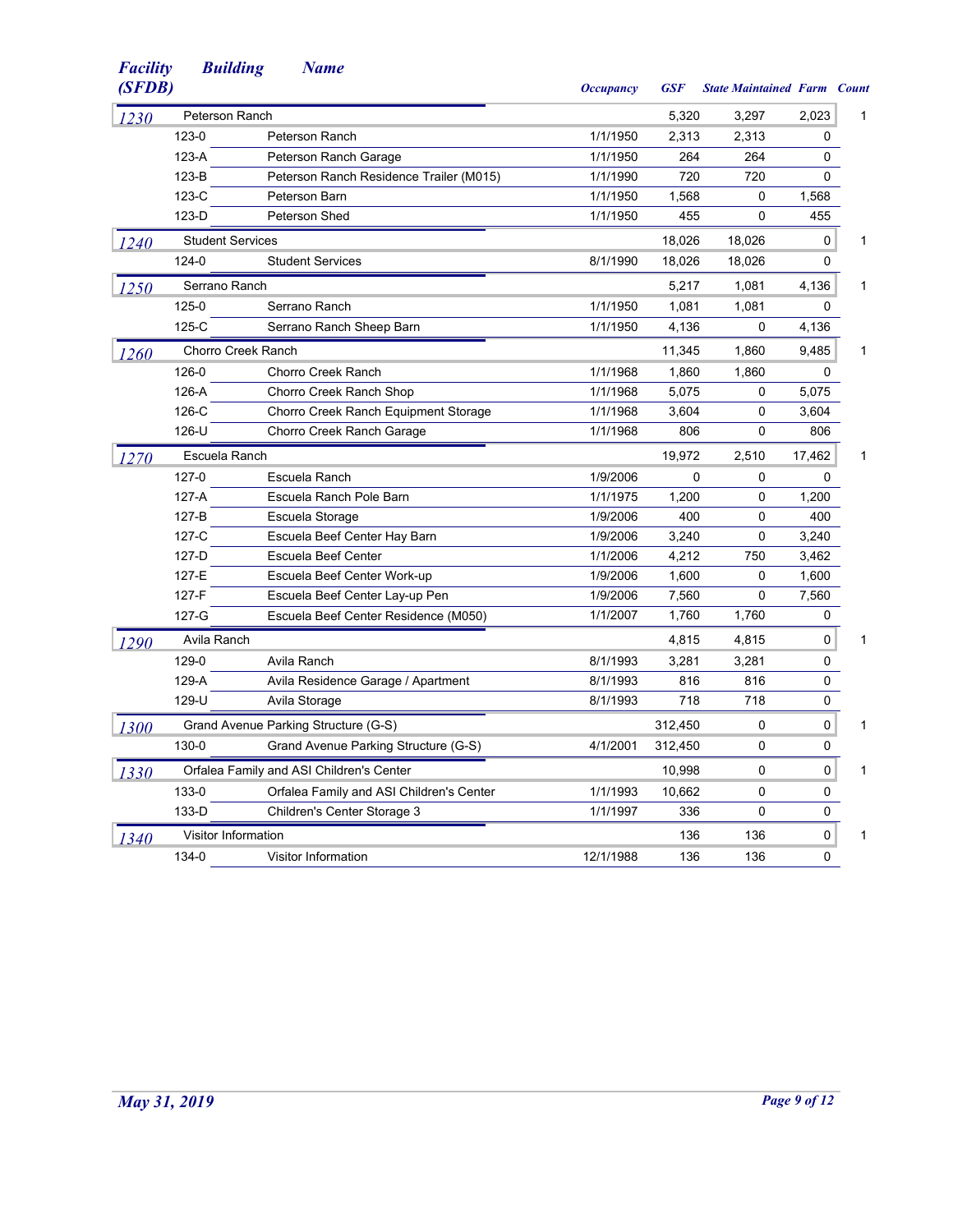| (SFDB) |                        |                                             | <b>Occupancy</b> | <b>GSF</b> | <b>State Maintained Farm Count</b> |        |   |
|--------|------------------------|---------------------------------------------|------------------|------------|------------------------------------|--------|---|
| 1500   |                        | Poultry Science Instructional Center        |                  | 40,211     | 6,276                              | 33,935 | 1 |
|        | 150-0                  | <b>Poultry Science Instructional Center</b> | 6/1/1995         | 14,730     | 4,000                              | 10,730 |   |
|        | 150-A                  | PSIC Cage Brooding House                    | 6/1/1995         | 2,037      | 0                                  | 2,037  |   |
|        | 150-B                  | PSIC Test Brooding House                    | 6/1/1995         | 3,462      | 0                                  | 3,462  |   |
|        | 150-C                  | <b>PSIC Equipment and Maintenance</b>       | 6/1/1995         | 3,047      | 0                                  | 3,047  |   |
|        | 150-D                  | PSIC Egg Packing Shed                       | 6/1/1995         | 147        | $\mathbf 0$                        | 147    |   |
|        | 150-E                  | PSIC Conventional Lay House                 | 6/1/1995         | 3,178      | 0                                  | 3,178  |   |
|        | 150-F                  | PSIC High Rise Lay House                    | 6/1/1995         | 3,170      | 0                                  | 3,170  |   |
|        | 150-G                  | PSIC Project Breeder House                  | 6/1/1995         | 2,582      | 0                                  | 2,582  |   |
|        | 150-H                  | <b>PSIC Floor Breeder House</b>             | 6/1/1995         | 5,582      | 0                                  | 5,582  |   |
|        | $150-I$                | PSIC Residence Trailer (M014) Condemned     | 1/1/2000         | 704        | 704                                | 0      |   |
|        | $150 - J$              | PSIC Residence Trailer (M032I)              | 1/1/2000         | 1,572      | 1,572                              |        |   |
| 1530   | Bella Montana          |                                             |                  | 88,076     | 0                                  | 0      | 1 |
|        | 153-0                  | Bella Montana                               | 12/1/2006        | 0          | 0                                  | 0      |   |
|        | 153-A                  | 499 Paseo Bella Montana                     | 12/1/2006        | 3,896      | 0                                  | 0      |   |
|        | 153-B                  | 489 Paseo Bella Montana                     | 12/1/2006        | 3,896      | 0                                  | 0      |   |
|        | 153-C                  | 647 Paseo Bella Montana                     | 12/1/2006        | 3,996      | 0                                  | 0      |   |
|        | 153-D                  | 635 Paseo Bella Montana                     | 12/1/2006        | 3,996      | $\mathbf 0$                        | 0      |   |
|        | 153-E                  | 623 Paseo Bella Montana                     | 12/1/2006        | 3,996      | 0                                  | 0      |   |
|        | 153-F                  | 611 Paseo Bella Montana                     | 12/1/2006        | 3,996      | 0                                  | 0      |   |
|        | 153-G                  | 599 Paseo Bella Montana                     | 12/1/2006        | 3,996      | 0                                  | 0      |   |
|        | 153-H                  | 589 Paseo Bella Montana                     | 12/1/2006        | 3,996      | $\mathbf 0$                        | 0      |   |
|        | $153 -$                | 620 Paseo Bella Montana                     | 12/1/2006        | 3,896      | 0                                  | 0      |   |
|        | $153-J$                | 630 Paseo Bella Montana                     | 12/1/2006        | 3,896      | 0                                  | 0      |   |
|        | $153-K$                | 516 Paseo Bella Montana                     | 12/1/2006        | 3,996      | 0                                  | 0      |   |
|        | 153-L                  | 528 Paseo Bella Montana                     | 12/1/2006        | 3,996      | 0                                  | 0      |   |
|        | 153-M                  | 536 Paseo Bella Montana                     | 12/1/2006        | 3,996      | 0                                  | 0      |   |
|        | 153-N                  | 540 Paseo Bella Montana                     | 12/1/2006        | 3,996      | 0                                  | 0      |   |
|        | 153-O                  | 577 Paseo Bella Montana                     | 12/1/2006        | 3,996      | 0                                  | 0      |   |
|        | 153-P                  | 657 Paseo Bella Montana                     | 12/1/2006        | 4,756      | $\mathbf 0$                        | 0      |   |
|        | $153-Q$                | 555 Paseo Bella Montana                     | 12/1/2006        | 4,756      | 0                                  | 0      |   |
|        | 153-R                  | 545 Paseo Bella Montana                     | 12/1/2006        | 4,756      | 0                                  | 0      |   |
|        | 153-S                  | 533 Paseo Bella Montana                     | 12/1/2006        | 4,756      | 0                                  | 0      |   |
|        | 153-T                  | 523 Paseo Bella Montana                     | 12/1/2006        | 4,756      | $\Omega$                           | 0      |   |
|        | 153-U                  | 511 Paseo Bella Montana                     | 12/1/2006        | 4,756      | 0                                  | 0      |   |
| 154A   |                        | <b>Animal Nutrition Center</b>              |                  | 17,923     | 0                                  | 17,923 | 1 |
|        | 154-A                  | <b>Animal Nutrition Center</b>              | 1/1/2007         | 12,307     | 0                                  | 12,307 |   |
|        | 154-B                  | Animal Nutrition Center Hay Storage         | 1/1/2007         | 5,616      | 0                                  | 5,616  |   |
| 1550   |                        | Lau Meat Processing Center                  |                  | 13,245     | 1,750                              | 11,495 | 1 |
|        | 155-0                  | Lau Meat Processing Center                  | 7/1/2011         | 13,245     | 1,750                              | 11,495 |   |
| 1600   | <b>Baggett Stadium</b> |                                             |                  | 4,794      | 0                                  | 0      | 1 |
|        | 160-0                  | <b>Baggett Stadium</b>                      | 1/1/2001         | 0          |                                    |        |   |
|        | 160-B                  | Sports Complex Baseball Stadium, Team Room  | 1/1/2001         | 1,376      | 0                                  | 0      |   |
|        | 160-C                  | <b>Baggett Stadium Press Box</b>            | 1/1/2002         | 360        | $\mathbf 0$                        | 0      |   |
|        | 160-F                  | Sports Complex Maintenance Building         | 1/1/2003         | 1,500      | 0                                  | 0      |   |
|        | $160-X$                | Sports Complex Baseball Stadium, Lockers    | 1/1/2001         | 1,558      | 0                                  | 0      |   |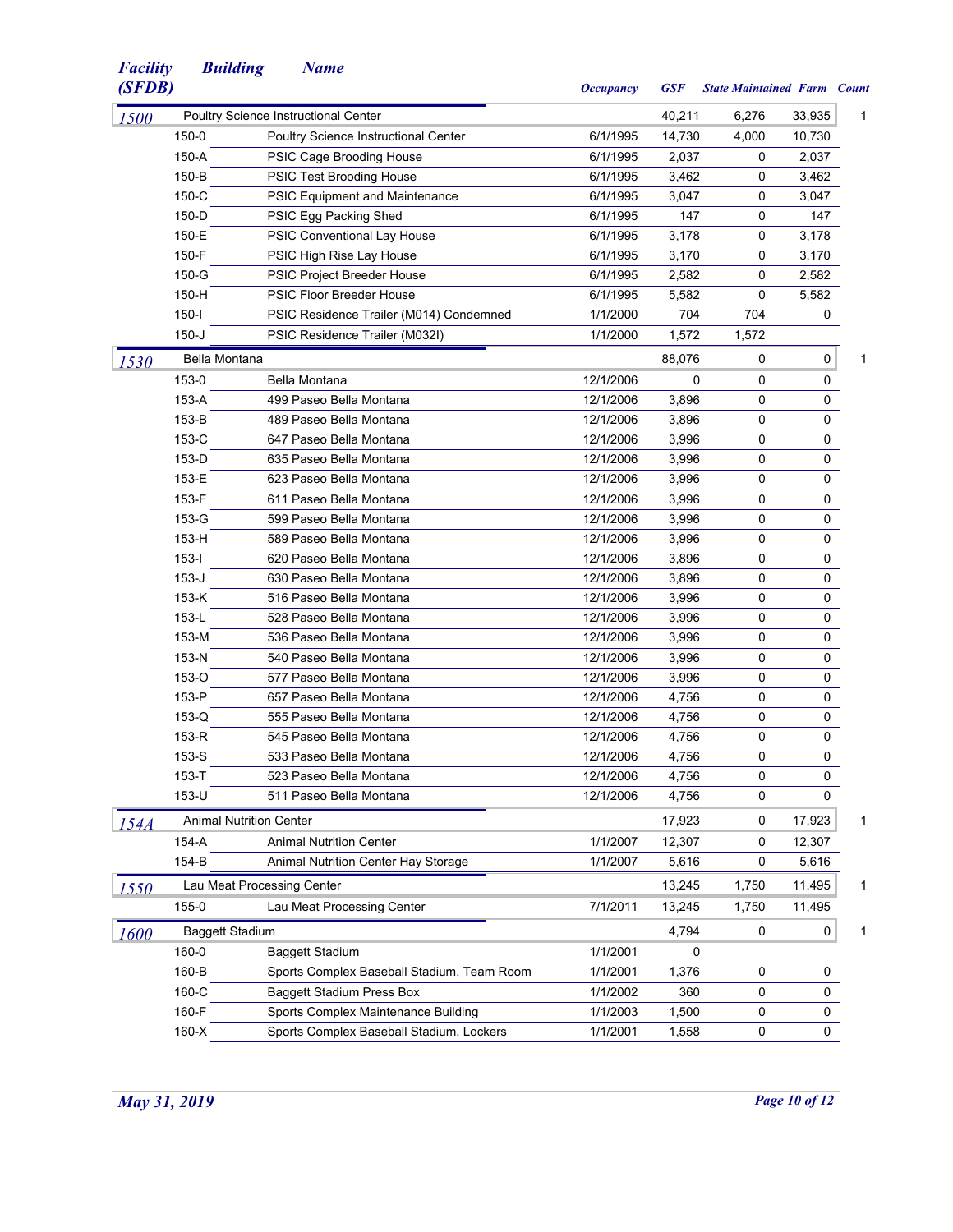| (SFDB) |                       |                                          | <b>Occupancy</b> | <b>GSF</b> | <b>State Maintained Farm Count</b> |             |   |
|--------|-----------------------|------------------------------------------|------------------|------------|------------------------------------|-------------|---|
| 1610   | Bob Janssen Field     |                                          |                  | 1,558      | 0                                  | 0           | 1 |
|        | $161 - 0$             | Bob Janssen Field                        | 1/1/2001         | 0          |                                    |             |   |
|        | 161-A                 | Sports Complex Softball Stadium, Lockers | 1/1/2001         | 1,558      | 0                                  | $\mathbf 0$ |   |
| 162D   |                       | Sports Complex Restroom                  |                  | 1,351      | 0                                  | 0           | 1 |
|        | 162-D                 | Sports Complex Restroom                  | 1/1/2001         | 751        | 0                                  | 0           |   |
|        | 162-E                 | Upper Fields Maintenance Shed            | 1/1/2009         | 600        | 0                                  | 0           |   |
| 1700   |                       | Cerro Vista Apartments                   |                  | 242,341    | 0                                  | $\mathbf 0$ | 1 |
|        | 170-0                 | Cerro Vista Apartments                   | 9/1/2003         | 0          |                                    |             |   |
|        | 170-A                 | Cerro Morro                              | 9/1/2003         | 37,396     | 0                                  | 0           |   |
|        | 170-B                 | Cerro Cabrillo                           | 9/1/2003         | 40,348     | 0                                  | 0           |   |
|        | 170-C                 | Cerro Hollister                          | 9/1/2003         | 41,299     | 0                                  | 0           |   |
|        | 170-D                 | Cerro Romauldo                           | 9/1/2003         | 36,736     | 0                                  | 0           |   |
|        | 170-E                 | Cerro Bishop                             | 9/1/2003         | 42,525     | 0                                  | 0           |   |
|        | 170-F                 | Cerro Islay                              | 9/1/2003         | 39,026     | 0                                  | $\mathbf 0$ |   |
|        | 170-G                 | Cerro San Luis                           | 9/1/2003         | 5,011      | 0                                  | $\mathbf 0$ |   |
| 1710   | Poly Canyon Village   |                                          |                  | 822,605    | 0                                  | $\pmb{0}$   | 1 |
|        | $171 - 0$             | Poly Canyon Village                      | 6/1/2009         | $\Omega$   | 0                                  | 0           |   |
|        | $171-A$               | Aliso                                    | 9/1/2008         | 97,775     | 0                                  | $\mathbf 0$ |   |
|        | 171-B                 | <b>Buena Vista</b>                       | 9/1/2008         | 70,885     | 0                                  | 0           |   |
|        | 171-C                 | Corralitos                               | 9/1/2008         | 137,191    | 0                                  | 0           |   |
|        | 171-D                 | Dover                                    | 9/1/2009         | 55,262     | 0                                  | 0           |   |
|        | 171-E                 | Estrella                                 | 9/1/2009         | 100,593    | 0                                  | 0           |   |
|        | $171-F$               | Foxen                                    | 9/1/2009         | 68,196     | 0                                  | 0           |   |
|        | 171-G                 | Gypsum                                   | 9/1/2009         | 113,024    | 0                                  | 0           |   |
|        | 171-H                 | Huasna                                   | 9/1/2008         | 129,747    | 0                                  | 0           |   |
|        | $171 -$               | Inyo                                     | 9/1/2008         | 49,932     | 0                                  | $\mathbf 0$ |   |
| 1720   |                       | yak?ityutyu Housing Complex              |                  | 375,225    | 0                                  | 0           | 1 |
|        | 172-0                 | yak?itvutvu Housing Complex              | 9/20/2018        | 0          | 0                                  | 0           |   |
|        | 172-A                 | tsitkawayu                               | 9/20/2018        | 55,743     | 0                                  | 0           |   |
|        | 172-B                 | elewexe                                  | 9/20/2018        | 49,446     | 0                                  | 0           |   |
|        | 172-C                 | tiłhini                                  | 9/20/2018        | 55,743     | 0                                  | 0           |   |
|        | 172-D                 | tšiłkukunitš                             | 9/20/2018        | 60,742     | 0                                  | 0           |   |
|        | 172-E                 | nipumu?                                  | 9/20/2018        | 37,066     | 0                                  | $\Omega$    |   |
|        | 172-F                 | tsitgawi                                 | 9/20/2018        | 55,743     | 0                                  | 0           |   |
|        | 172-G                 | tsitpxatu                                | 9/20/2018        | 60,742     | 0                                  | 0           |   |
| 172H   |                       | Welcome Center & yak?itvutvu Hall        |                  | 24,940     | 0                                  | 0           | 1 |
|        | 172-H                 | Welcome Center & yak?itvutvu Hall        | 9/20/2018        | 24,940     | 0                                  | 0           |   |
| 1800   | <b>Baker Center</b>   |                                          |                  | 188,372    | 188,372                            | 0           | 1 |
|        | 180-0                 | <b>Baker Center</b>                      | 9/1/2013         | 188,372    | 188,372                            | 0           |   |
| 1860   |                       | <b>Construction Innovations Center</b>   |                  | 48,882     | 48,882                             | 0           | 1 |
|        | 186-0                 | <b>Construction Innovations Center</b>   | 5/1/2008         | 48,882     | 48,882                             | 0           |   |
|        | Simpson Lab           |                                          |                  | 7,340      | 7,340                              | 0           | 1 |
| 1870   | 187-0                 | Simpson Lab                              | 9/1/2010         | 7,340      | 7,340                              | 0           |   |
|        |                       |                                          |                  |            |                                    |             |   |
| 1920   | <b>Engineering IV</b> |                                          |                  | 104,631    | 104,631                            | $\pmb{0}$   | 1 |
|        | 192-0                 | Engineering IV                           | 1/1/2007         | 104,631    | 104,631                            | 0           |   |